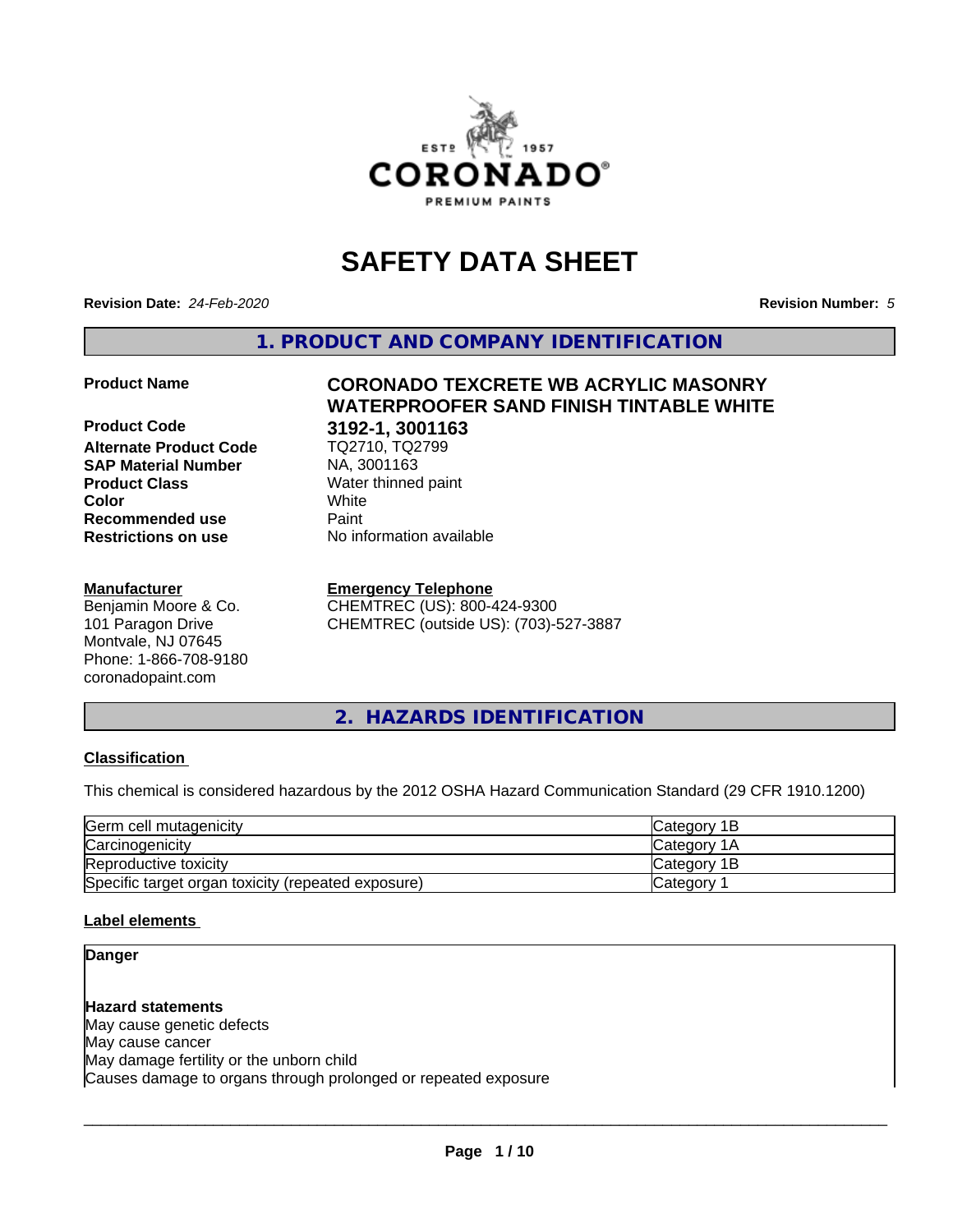

**Appearance** liquid

**Odor** little or no odor

### **Precautionary Statements - Prevention**

Obtain special instructions before use Do not handle until all safety precautions have been read and understood Use personal protective equipment as required Do not breathe dust/fume/gas/mist/vapors/spray Wash face, hands and any exposed skin thoroughly after handling Do not eat, drink or smoke when using this product

### **Precautionary Statements - Response**

IF exposed or concerned: Get medical advice/attention

### **Precautionary Statements - Storage**

Store locked up

### **Precautionary Statements - Disposal**

Dispose of contents/container to an approved waste disposal plant

#### **Hazards not otherwise classified (HNOC)**

Not applicable

# **Other information**

No information available

# **3. COMPOSITION INFORMATION ON COMPONENTS**

| <b>Chemical name</b>                                                         | <b>CAS No.</b> | Weight-%    |
|------------------------------------------------------------------------------|----------------|-------------|
| Nepheline syenite                                                            | 37244-96-5     | $15 - 20$   |
| Silica, crystalline                                                          | 14808-60-7     | $10 - 15$   |
| Titanium dioxide                                                             | 13463-67-7     | $10 - 15$   |
| Silica, mica                                                                 | 12001-26-2     | l - 5       |
| Glass, oxide                                                                 | 65997-17-3     | 1 - 5       |
| Propylene glycol                                                             | $57 - 55 - 6$  | - 5         |
| Propanoic acid, 2-methyl-, monoester with<br>2,2,4-trimethyl-1,3-pentanediol | 25265-77-4     | 1 - 5       |
| Carbamic acid, 1H-benzimidazol-2-yl-, methyl<br>ester                        | 10605-21-7     | $0.1 - 0.5$ |

# **4. FIRST AID MEASURES**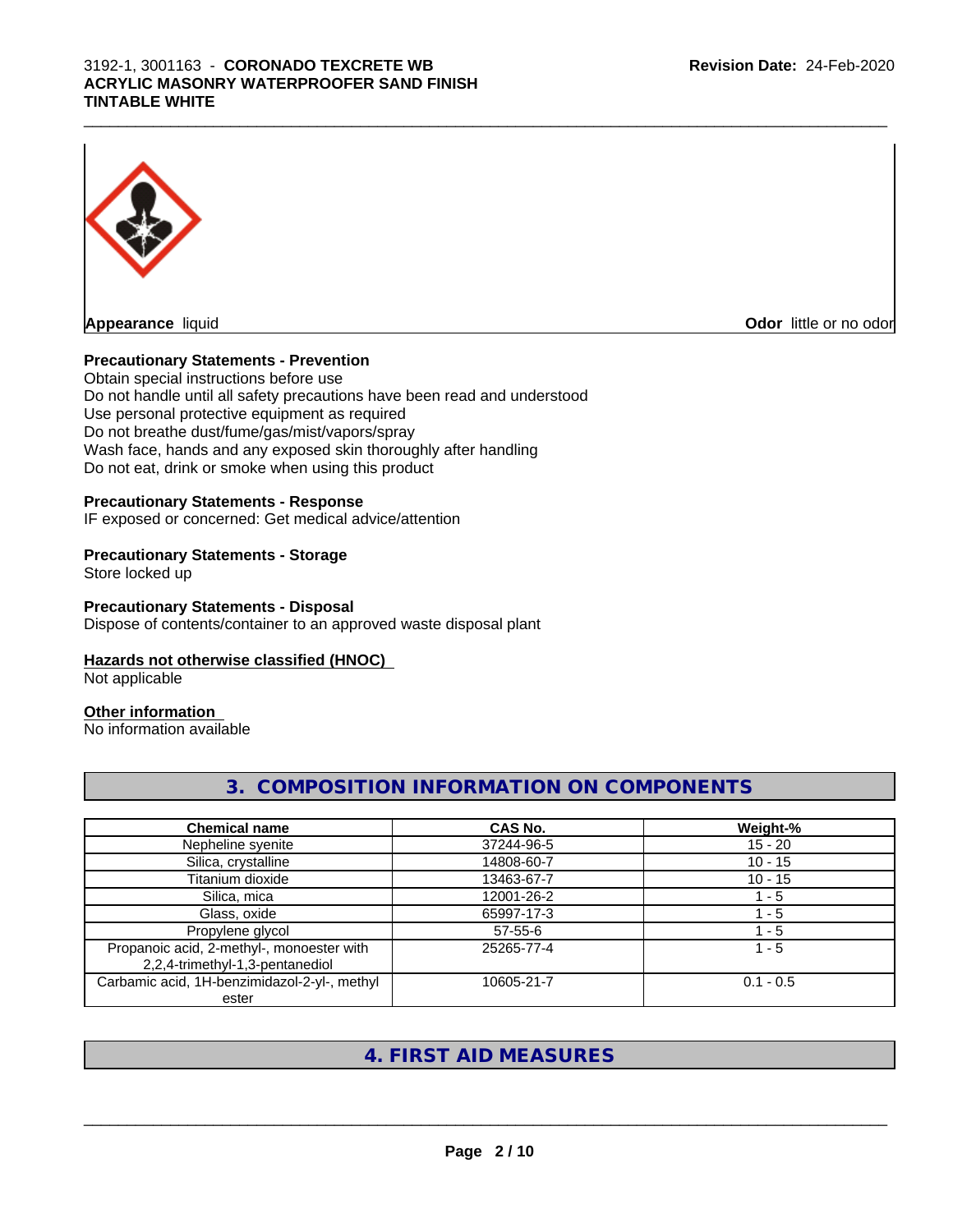| <b>General Advice</b>                            | If symptoms persist, call a physician. Show this safety data sheet to the doctor in<br>attendance.       |
|--------------------------------------------------|----------------------------------------------------------------------------------------------------------|
| <b>Eye Contact</b>                               | Rinse thoroughly with plenty of water for at least 15 minutes and consult a<br>physician.                |
| <b>Skin Contact</b>                              | Wash off immediately with soap and plenty of water while removing all<br>contaminated clothes and shoes. |
| <b>Inhalation</b>                                | Move to fresh air. If symptoms persist, call a physician.                                                |
| Ingestion                                        | Clean mouth with water and afterwards drink plenty of water. Consult a physician<br>if necessary.        |
| <b>Most Important</b><br><b>Symptoms/Effects</b> | None known.                                                                                              |
| <b>Notes To Physician</b>                        | Treat symptomatically.                                                                                   |
|                                                  | 5. FIRE-FIGHTING MEASURES                                                                                |
|                                                  |                                                                                                          |

 $\_$  ,  $\_$  ,  $\_$  ,  $\_$  ,  $\_$  ,  $\_$  ,  $\_$  ,  $\_$  ,  $\_$  ,  $\_$  ,  $\_$  ,  $\_$  ,  $\_$  ,  $\_$  ,  $\_$  ,  $\_$  ,  $\_$  ,  $\_$  ,  $\_$  ,  $\_$  ,  $\_$  ,  $\_$  ,  $\_$  ,  $\_$  ,  $\_$  ,  $\_$  ,  $\_$  ,  $\_$  ,  $\_$  ,  $\_$  ,  $\_$  ,  $\_$  ,  $\_$  ,  $\_$  ,  $\_$  ,  $\_$  ,  $\_$  ,

| <b>Suitable Extinguishing Media</b>                                              |                 | Use extinguishing measures that are appropriate to local<br>circumstances and the surrounding environment.                                   |                                |  |
|----------------------------------------------------------------------------------|-----------------|----------------------------------------------------------------------------------------------------------------------------------------------|--------------------------------|--|
| Protective equipment and precautions for firefighters                            |                 | As in any fire, wear self-contained breathing apparatus<br>pressure-demand, MSHA/NIOSH (approved or equivalent)<br>and full protective gear. |                                |  |
| <b>Specific Hazards Arising From The Chemical</b>                                |                 | Closed containers may rupture if exposed to fire or<br>extreme heat.                                                                         |                                |  |
| Sensitivity to mechanical impact                                                 |                 | No.                                                                                                                                          |                                |  |
| Sensitivity to static discharge                                                  |                 | No.                                                                                                                                          |                                |  |
| <b>Flash Point Data</b><br>Flash point (°F)<br>Flash Point (°C)<br><b>Method</b> |                 | Not applicable<br>Not applicable<br>Not applicable                                                                                           |                                |  |
| <b>Flammability Limits In Air</b>                                                |                 |                                                                                                                                              |                                |  |
| Lower flammability limit:<br><b>Upper flammability limit:</b>                    |                 | Not applicable<br>Not applicable                                                                                                             |                                |  |
| <b>NFPA</b><br>Health: 2                                                         | Flammability: 0 | <b>Instability: 0</b>                                                                                                                        | <b>Special: Not Applicable</b> |  |
|                                                                                  |                 |                                                                                                                                              |                                |  |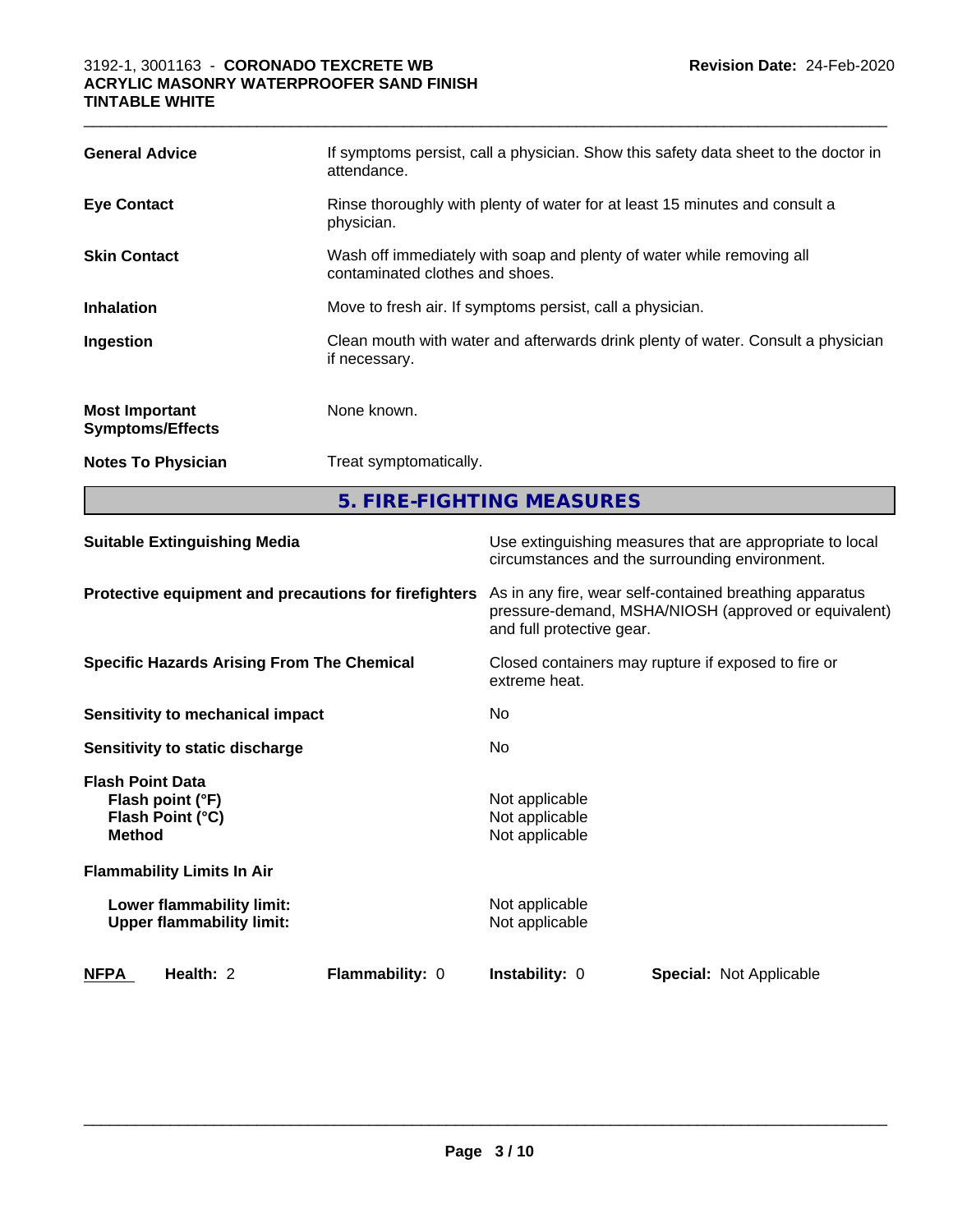#### **NFPA Legend**

- 0 Not Hazardous
- 1 Slightly
- 2 Moderate
- 3 High
- 4 Severe

*The ratings assigned are only suggested ratings, the contractor/employer has ultimate responsibilities for NFPA ratings where this system is used.*

*Additional information regarding the NFPA rating system is available from the National Fire Protection Agency (NFPA) at www.nfpa.org.*

# **6. ACCIDENTAL RELEASE MEASURES Personal Precautions** Avoid contact with skin, eyes and clothing. Ensure adequate ventilation. **Other Information** Prevent further leakage or spillage if safe to do so. **Environmental precautions** See Section 12 for additional Ecological Information. **Methods for Cleaning Up** Soak up with inert absorbent material. Sweep up and shovel into suitable containers for disposal. **7. HANDLING AND STORAGE Handling Avoid contact with skin, eyes and clothing. Avoid breathing vapors, spray mists or spray mists or** sanding dust. In case of insufficient ventilation, wear suitable respiratory equipment. **Storage** Keep container tightly closed. Keep out of the reach of children. **Incompatible Materials** No information available

# **8. EXPOSURE CONTROLS/PERSONAL PROTECTION**

#### **Exposure Limits**

| <b>Chemical name</b> | <b>ACGIH TLV</b>                                | <b>OSHA PEL</b>                                   |
|----------------------|-------------------------------------------------|---------------------------------------------------|
| Silica, crystalline  | TWA: 0.025 mg/m <sup>3</sup> respirable         | 50 µg/m <sup>3</sup> - TWA Respirable crystalline |
|                      | particulate matter                              | silica 50 $\mu$ g/m <sup>3</sup> - TWA            |
|                      |                                                 |                                                   |
| Titanium dioxide     | TWA: $10 \text{ mg/m}^3$                        | 15 mg/m <sup>3</sup> - TWA                        |
| Silica, mica         | TWA: 3 mg/m <sup>3</sup> respirable particulate | 20 mppcf - TWA                                    |
|                      | matter                                          |                                                   |
| Glass, oxide         | TWA: 1 fiber/cm3 respirable fibers:             | N/E                                               |
|                      | length $>5$ µm, aspect ratio $>=3:1$ , as       |                                                   |
|                      | determined by the membrane filter               |                                                   |
|                      | method at 400-450X magnification                |                                                   |
|                      | [4-mm objective], using phase-contrast          |                                                   |
|                      | illumination                                    |                                                   |
|                      | TWA: 5 $mg/m3$ inhalable particulate            |                                                   |
|                      | matter                                          |                                                   |

#### **Legend**

ACGIH - American Conference of Governmental Industrial Hygienists Exposure Limits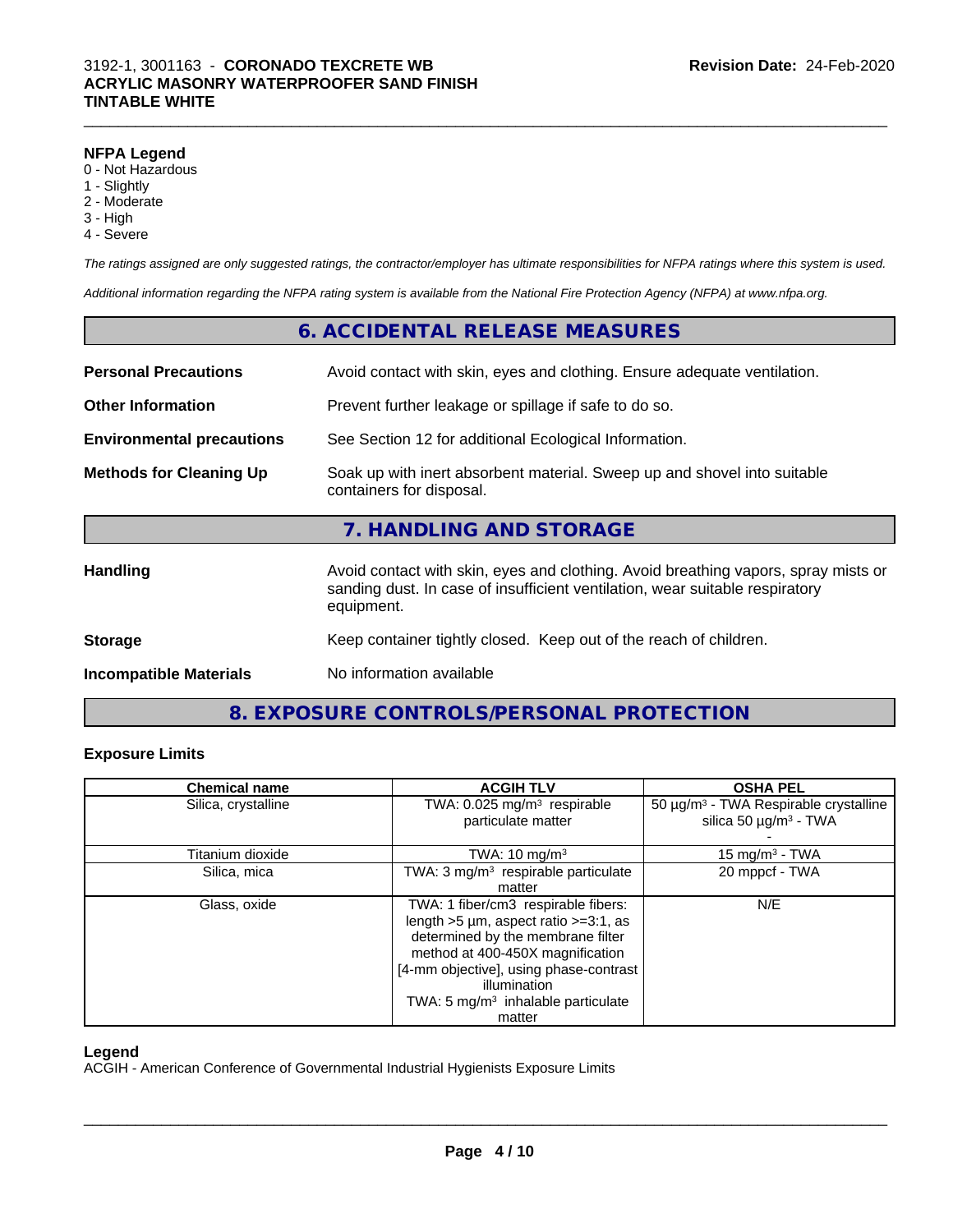#### $\_$  ,  $\_$  ,  $\_$  ,  $\_$  ,  $\_$  ,  $\_$  ,  $\_$  ,  $\_$  ,  $\_$  ,  $\_$  ,  $\_$  ,  $\_$  ,  $\_$  ,  $\_$  ,  $\_$  ,  $\_$  ,  $\_$  ,  $\_$  ,  $\_$  ,  $\_$  ,  $\_$  ,  $\_$  ,  $\_$  ,  $\_$  ,  $\_$  ,  $\_$  ,  $\_$  ,  $\_$  ,  $\_$  ,  $\_$  ,  $\_$  ,  $\_$  ,  $\_$  ,  $\_$  ,  $\_$  ,  $\_$  ,  $\_$  , 3192-1, 3001163 - **CORONADO TEXCRETE WB ACRYLIC MASONRY WATERPROOFER SAND FINISH TINTABLE WHITE**

OSHA - Occupational Safety & Health Administration Exposure Limits N/E - Not Established

| <b>Engineering Measures</b>                                                                                                   | Ensure adequate ventilation, especially in confined areas.                                                                                                                                                                                                                                                                                                                                                                                             |  |
|-------------------------------------------------------------------------------------------------------------------------------|--------------------------------------------------------------------------------------------------------------------------------------------------------------------------------------------------------------------------------------------------------------------------------------------------------------------------------------------------------------------------------------------------------------------------------------------------------|--|
| <b>Personal Protective Equipment</b><br><b>Eye/Face Protection</b><br><b>Skin Protection</b><br><b>Respiratory Protection</b> | Safety glasses with side-shields.<br>Protective gloves and impervious clothing.<br>Use only with adequate ventilation. In operations where exposure limits are<br>exceeded, use a NIOSH approved respirator that has been selected by a<br>technically qualified person for the specific work conditions. When spraying the<br>product or applying in confined areas, wear a NIOSH approved respirator<br>specified for paint spray or organic vapors. |  |
| <b>Hygiene Measures</b>                                                                                                       | Avoid contact with skin, eyes and clothing. Remove and wash contaminated<br>clothing before re-use. Wash thoroughly after handling.                                                                                                                                                                                                                                                                                                                    |  |

# **9. PHYSICAL AND CHEMICAL PROPERTIES**

**Appearance** liquid **Odor** little or no odor **Odor Threshold** No information available **Density (lbs/gal)** 12.3 - 12.4 **Specific Gravity** 1.47 - 1.49 **pH** No information available **Viscosity (cps)** No information available **Solubility(ies)** No information available **Water solubility** No information available **Evaporation Rate No information available No information available Vapor pressure** No information available **Vapor density** No information available **Wt. % Solids** 60 - 70 **Vol. % Solids** 40 - 50 **Wt. % Volatiles** 30 - 40 **Vol. % Volatiles** 50 - 60<br> **VOC Requiatory Limit (q/L)**  $\leq 100$ **VOC** Regulatory Limit (g/L)  $\times$  10<br>Boiling Point (°F) 212 **Boiling Point (°F)** 212 **Boiling Point (°C) Freezing point (°F)** 32 **Freezing Point (°C)** 0 **Flash point (°F)**<br> **Flash Point (°C)**<br> **Flash Point (°C)**<br> **Compare Server All Alta Annual Mothematic Not applicable Flash Point (°C) Method** Not applicable **Flammability (solid, gas)** Not applicable **Upper flammability limit:**<br> **Lower flammability limit:**<br>
Not applicable<br>
Not applicable **Lower flammability limit:**<br> **Autoignition Temperature (°F)** Not applicable havailable **Autoignition Temperature (°F)**<br> **Autoignition Temperature (°C)** No information available **Autoignition Temperature (°C)**<br> **Decomposition Temperature (°F)** No information available **Decomposition Temperature (°F)**<br> **Decomposition Temperature (°C)** No information available **Decomposition Temperature (°C) Partition coefficient** No information available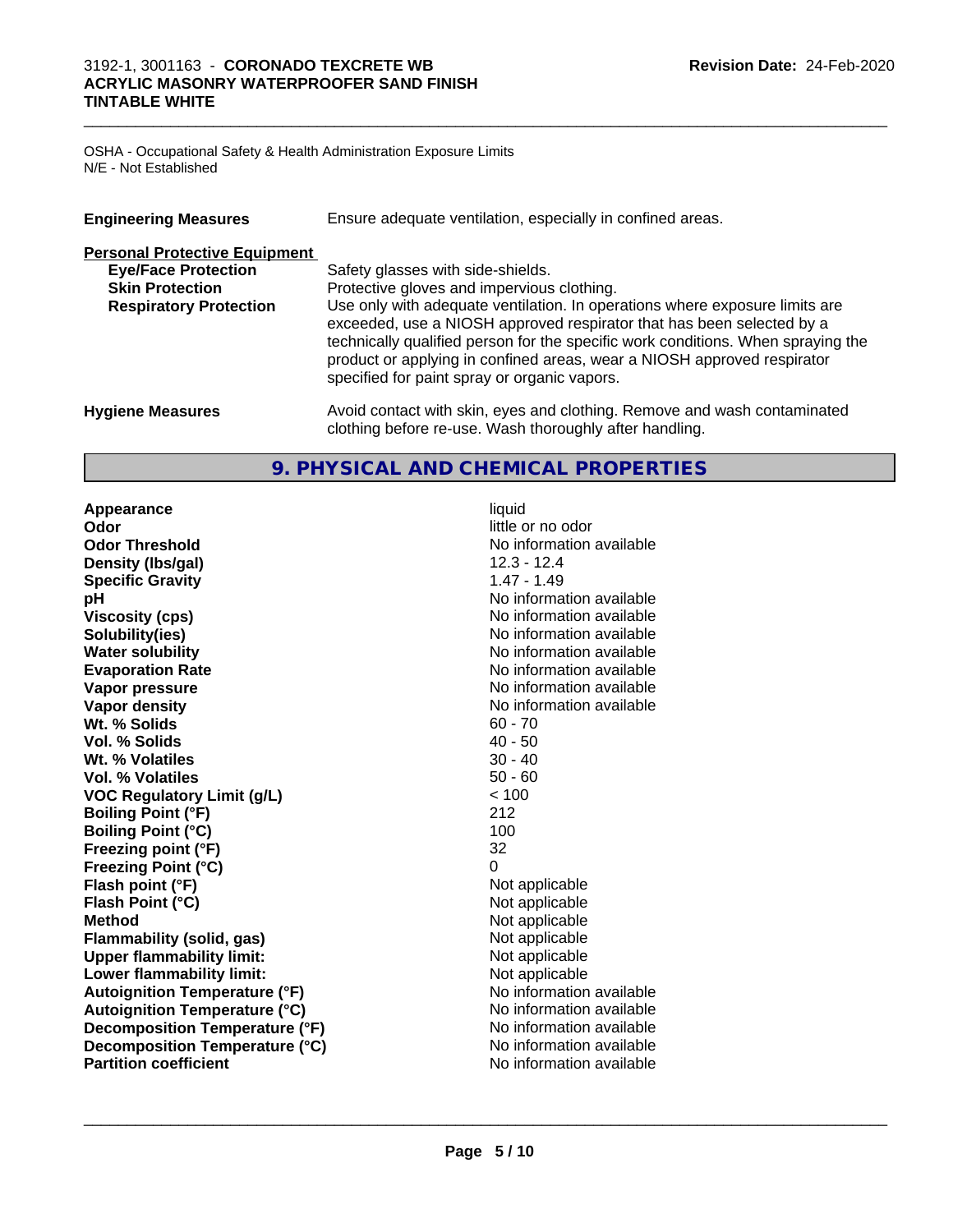|                                           | <b>10. STABILITY AND REACTIVITY</b>                                                                             |  |
|-------------------------------------------|-----------------------------------------------------------------------------------------------------------------|--|
| <b>Reactivity</b>                         | Not Applicable                                                                                                  |  |
| <b>Chemical Stability</b>                 | Stable under normal conditions.                                                                                 |  |
| <b>Conditions to avoid</b>                | Prevent from freezing.                                                                                          |  |
|                                           |                                                                                                                 |  |
| <b>Incompatible Materials</b>             | No materials to be especially mentioned.                                                                        |  |
| <b>Hazardous Decomposition Products</b>   | None under normal use.                                                                                          |  |
| <b>Possibility of hazardous reactions</b> | None under normal conditions of use.                                                                            |  |
|                                           | 11. TOXICOLOGICAL INFORMATION                                                                                   |  |
| <b>Product Information</b>                |                                                                                                                 |  |
| Information on likely routes of exposure  |                                                                                                                 |  |
|                                           |                                                                                                                 |  |
| <b>Principal Routes of Exposure</b>       | Eye contact, skin contact and inhalation.                                                                       |  |
| <b>Acute Toxicity</b>                     |                                                                                                                 |  |
| <b>Product Information</b>                | No information available                                                                                        |  |
|                                           | Symptoms related to the physical, chemical and toxicological characteristics                                    |  |
| <b>Symptoms</b>                           | No information available                                                                                        |  |
|                                           | Delayed and immediate effects as well as chronic effects from short and long-term exposure                      |  |
| Eye contact                               | May cause slight irritation.                                                                                    |  |
| <b>Skin contact</b>                       | Substance may cause slight skin irritation. Prolonged or repeated contact may dry<br>skin and cause irritation. |  |
| Inhalation                                | May cause irritation of respiratory tract.                                                                      |  |
| Ingestion                                 | Ingestion may cause gastrointestinal irritation, nausea, vomiting and diarrhea.                                 |  |
| <b>Sensitization</b>                      | No information available                                                                                        |  |
| <b>Neurological Effects</b>               | No information available.                                                                                       |  |
| <b>Mutagenic Effects</b>                  | Suspected of causing genetic defects.                                                                           |  |
| <b>Reproductive Effects</b>               | May damage fertility or the unborn child.                                                                       |  |
| <b>Developmental Effects</b>              | No information available.                                                                                       |  |
| <b>Target organ effects</b>               | No information available.                                                                                       |  |
| <b>STOT - single exposure</b>             | No information available.                                                                                       |  |
| <b>STOT - repeated exposure</b>           | Causes damage to organs through prolonged or repeated exposure if inhaled.                                      |  |
| Other adverse effects                     | No information available.                                                                                       |  |
| <b>Aspiration Hazard</b>                  | No information available                                                                                        |  |

**Numerical measures of toxicity**

**The following values are calculated based on chapter 3.1 of the GHS document**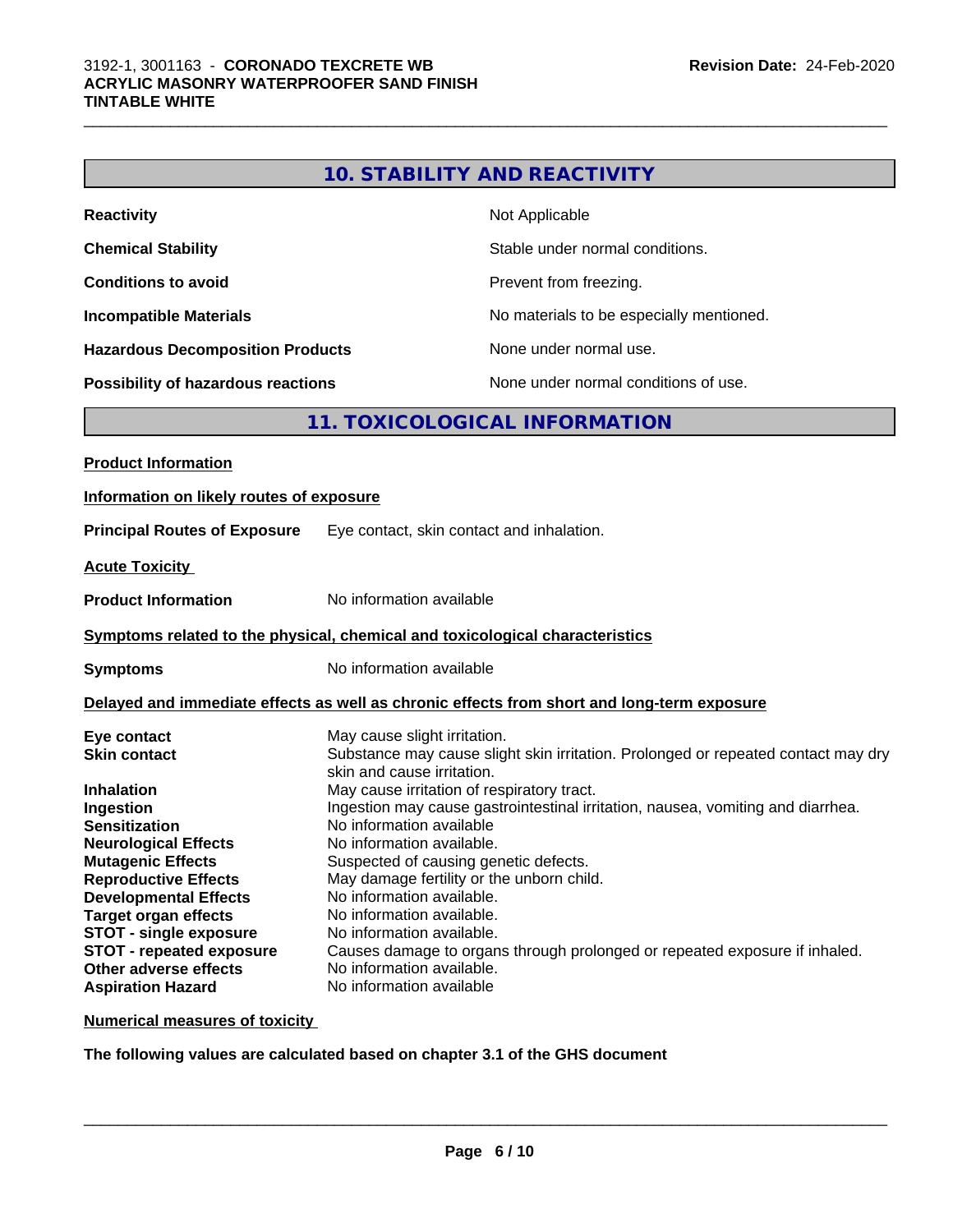| <b>ATEmix (oral)</b>   | 66488 mg/kg  |
|------------------------|--------------|
| <b>ATEmix (dermal)</b> | 678802 mg/kg |

#### **Component Information**

| Chemical name                                                                                 | Oral LD50                                    | Dermal LD50                                                            | Inhalation LC50 |
|-----------------------------------------------------------------------------------------------|----------------------------------------------|------------------------------------------------------------------------|-----------------|
| Titanium dioxide<br>13463-67-7                                                                | $> 10000$ mg/kg (Rat)                        |                                                                        |                 |
| Propylene glycol<br>57-55-6                                                                   | $= 20$ g/kg (Rat)                            | $= 20800$ mg/kg (Rabbit)                                               |                 |
| Propanoic acid, 2-methyl-,<br>monoester with<br>2,2,4-trimethyl-1,3-pentanediol<br>25265-77-4 | $=$ 3200 mg/kg (Rat)                         | $> 15200$ mg/kg (Rat)                                                  |                 |
| Carbamic acid.<br>1H-benzimidazol-2-yl-, methyl ester<br>10605-21-7                           | $>$ 5050 mg/kg (Rat)<br>$= 6400$ mg/kg (Rat) | $\cdot$ 10000 mg/kg (Rabbit) = 2 g/kg (<br>$Rat$ = 8500 mg/kg (Rabbit) |                 |

#### **Chronic Toxicity**

#### **Carcinogenicity**

*The information below indicateswhether each agency has listed any ingredient as a carcinogen:.*

| <b>Chemical name</b> | <b>IARC</b>          | <b>NTP</b>  | <b>OSHA</b> |
|----------------------|----------------------|-------------|-------------|
|                      | . - Human Carcinogen | Known Human | Listed      |
| Silica, crystalline  |                      | Carcinogen  |             |
|                      | 2B - Possible Human  |             | Listed      |
| Titanium dioxide     | Carcinoɑen           |             |             |

• Crystalline Silica has been determined to be carcinogenic to humans by IARC (1) when in respirable form. Risk of cancer depends on duration and level of inhalation exposure to spray mist or dust from sanding the dried paint.• Although IARC has classified titanium dioxide as possibly carcinogenic to humans (2B), their summary concludes: "No significant exposure to titanium dioxide is thought to occur during the use of products in which titanium dioxide is bound to other materials, such as paint."

#### **Legend**

IARC - International Agency for Research on Cancer NTP - National Toxicity Program OSHA - Occupational Safety & Health Administration

**12. ECOLOGICAL INFORMATION**

### **Ecotoxicity Effects**

The environmental impact of this product has not been fully investigated.

#### **Product Information**

#### **Acute Toxicity to Fish**

No information available

#### **Acute Toxicity to Aquatic Invertebrates**

No information available

#### **Acute Toxicity to Aquatic Plants**

No information available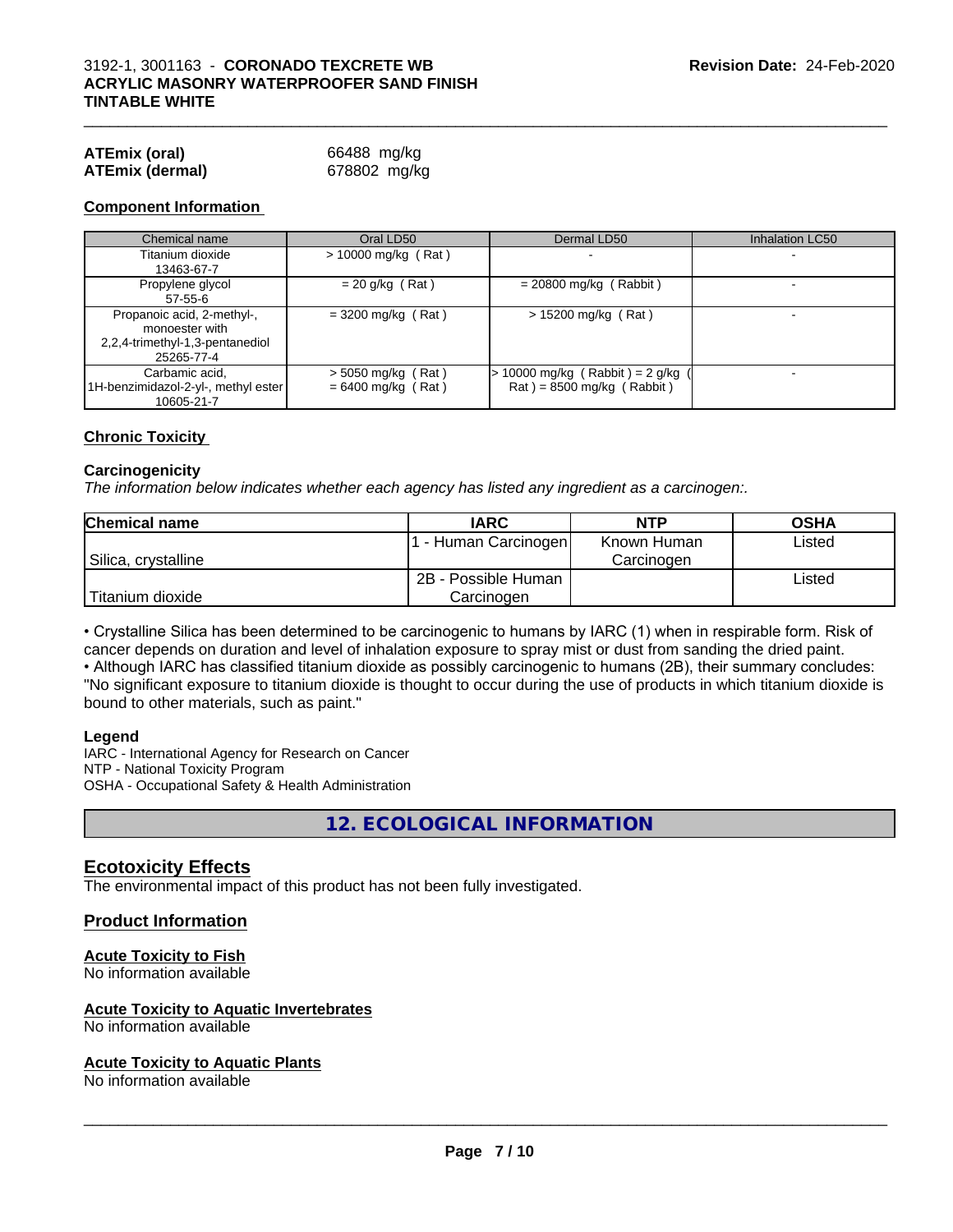#### **Persistence / Degradability**

No information available.

#### **Bioaccumulation**

There is no data for this product.

#### **Mobility in Environmental Media**

No information available.

**Ozone** No information available

### **Component Information**

### **Acute Toxicity to Fish**

Titanium dioxide  $LC50:$  > 1000 mg/L (Fathead Minnow - 96 hr.) Propylene glycol LC50: 710 mg/L (Fathead Minnow - 96 hr.) Carbamic acid, 1H-benzimidazol-2-yl-, methyl ester LC50: 1.5 mg/L (Rainbow Trout - 96 hr.)

#### **Acute Toxicity to Aquatic Invertebrates**

Propylene glycol EC50: > 10000 mg/L (Daphnia magna - 24 hr.) Carbamic acid, 1H-benzimidazol-2-yl-, methyl ester LC50: 0.22 mg/L (water flea - 48 hr.)

#### **Acute Toxicity to Aquatic Plants**

No information available

|                              | 13. DISPOSAL CONSIDERATIONS                                                                                                                                                                                               |
|------------------------------|---------------------------------------------------------------------------------------------------------------------------------------------------------------------------------------------------------------------------|
| <b>Waste Disposal Method</b> | Dispose of in accordance with federal, state, and local regulations. Local<br>requirements may vary, consult your sanitation department or state-designated<br>environmental protection agency for more disposal options. |
|                              | 14. TRANSPORT INFORMATION                                                                                                                                                                                                 |
| <b>DOT</b>                   | Not regulated                                                                                                                                                                                                             |
| <b>ICAO/IATA</b>             | Not regulated                                                                                                                                                                                                             |
| <b>IMDG/IMO</b>              | Not regulated                                                                                                                                                                                                             |
|                              | <b>15. REGULATORY INFORMATION</b>                                                                                                                                                                                         |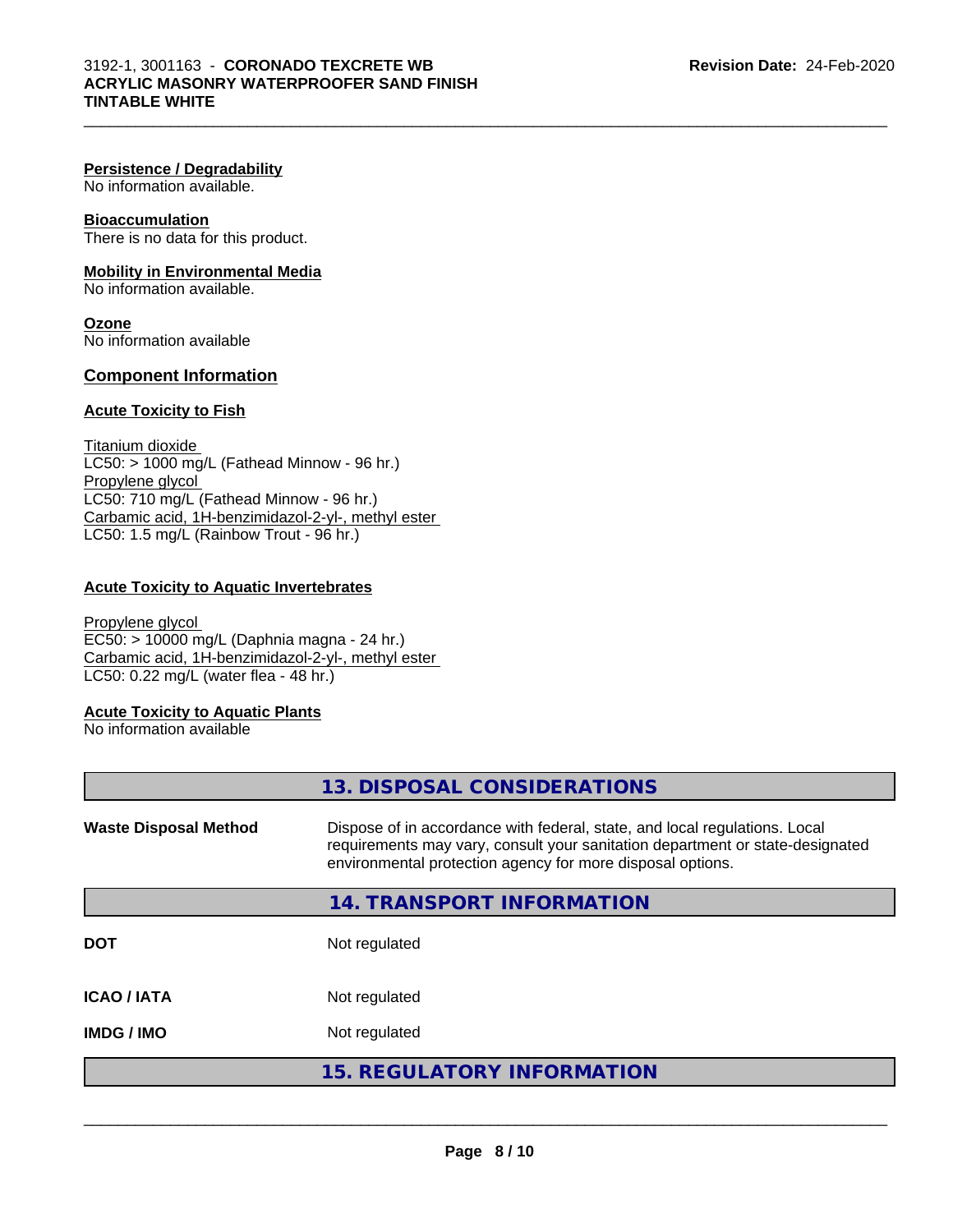## **International Inventories**

| <b>TSCA: United States</b> | Yes - All components are listed or exempt. |
|----------------------------|--------------------------------------------|
| <b>DSL: Canada</b>         | Yes - All components are listed or exempt. |

### **Federal Regulations**

#### **SARA 311/312 hazardous categorization**

| Acute health hazard               | Nο  |  |
|-----------------------------------|-----|--|
| Chronic Health Hazard             | Yes |  |
| Fire hazard                       | N٥  |  |
| Sudden release of pressure hazard | N٥  |  |
| Reactive Hazard                   | N٥  |  |

#### **SARA 313**

Section 313 of Title III of the Superfund Amendments and Reauthorization Act of 1986 (SARA). This product contains a chemical or chemicals which are subject to the reporting requirements of the Act and Title 40 of the Code of Federal Regulations, Part 372:

*None*

#### **Clean Air Act,Section 112 Hazardous Air Pollutants (HAPs) (see 40 CFR 61)**

This product contains the following HAPs:

*None*

# **US State Regulations**

### **California Proposition 65**

# **AVIMARNING:** Cancer and Reproductive Harm– www.P65warnings.ca.gov

#### **State Right-to-Know**

| <b>Chemical name</b>                  | <b>Massachusetts</b> | <b>New Jersey</b> | Pennsylvania |
|---------------------------------------|----------------------|-------------------|--------------|
| Silica, crystalline                   |                      |                   |              |
| Titanium dioxide                      |                      |                   |              |
| Silica, mica                          |                      |                   |              |
| Carbamic acid, 1H-benzimidazol-2-yl-, |                      |                   |              |
| methyl ester                          |                      |                   |              |

**Legend**

X - Listed

# **16. OTHER INFORMATION**